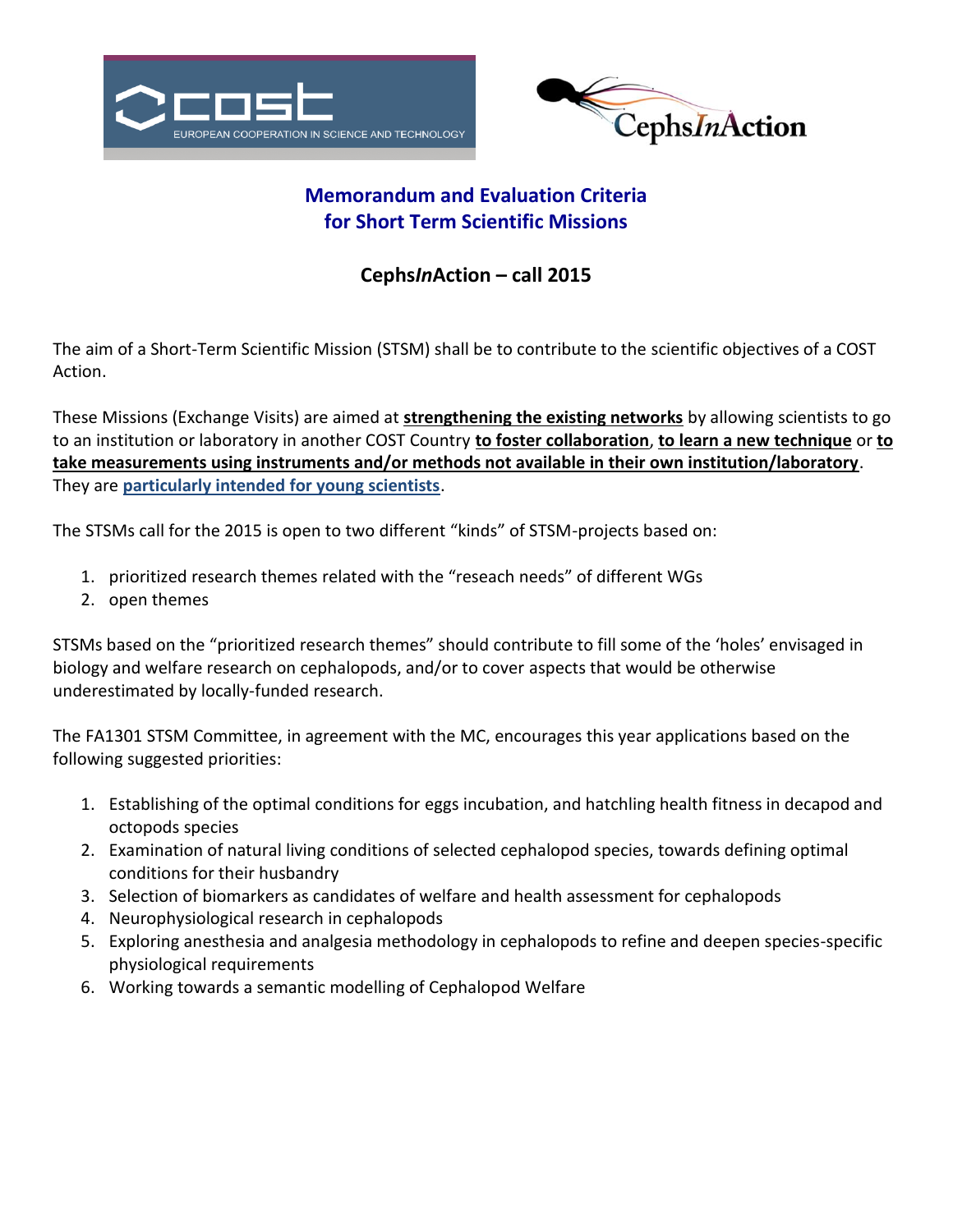



# *Assessment (general criteria)*

The MC of the Action will make the scientific and budgetary assessment and take the final decision. The MC formally delegated during the [first MC Meeting](http://www.cephsinaction.org/wp-content/uploads/2014/09/Minutes-FA1301-1st-MC-Meeting-Approved.pdf) in Brussels (14 October, 2013) these tasks to the STSM coordinators, which assess proposals and agree on those which may be funded, in agreement to the Chair and the Vice-Chair, in order to avoid any conflict of interest. External advice may be sought.

## *Requisites*

1. Both the home institution and the host institution should be located in a participating COST Action Country or Cooperation State (for COST Action FA1301: Israel).

2. STSMs must be carried out in a COST country other than the applicant's.

3. Compliance with Directive 2010/63/EU, in view of the fact that we have included it in our MoU and in the aims of the Statute of CephRes, acting as proposer and Grant Holder of this Action (see also evaluation sheet). It is suggested that for the first two calls of FA1301 STSMs, the compliance with Directive 2010/63/EU will be considered only for the sake of advice and recommendation. Applications will be checked, and projects monitored, by an expert on animal welfare and with experience in dealing with issues related with Directive 2010/63/EU. Applicants will be requested to adjust/provide clarification for their projects in the sake of the legislation, whenever appropriate. This will facilitate guidance and education, and will allow to increase the awareness of the applicants and Cephs*In*Action participants in this important change in the way of thinking experiments with cephalopods.

# *Requisites (other)*

The participation of PhD students and early stage researchers (i.e. early stage researchers with PhD title <8 years) is strongly encouraged in order to enhance their capacity and mobility.

Attention should be given to favor females in science and, in general, to the Gender Balance.

The following documents should be included:

- agreement of the host institution;
- letter of support from the home institution;
- curriculum vitae (in academic format);
- motivation letter:
- list of publications;
- pdf of the application from the e-COST platform.

## *General actions to be taken afterwards*

Participants in STSMs should present their studies at a WG meeting subsequently to their STSMs and should also ensure a report for the website of the Action.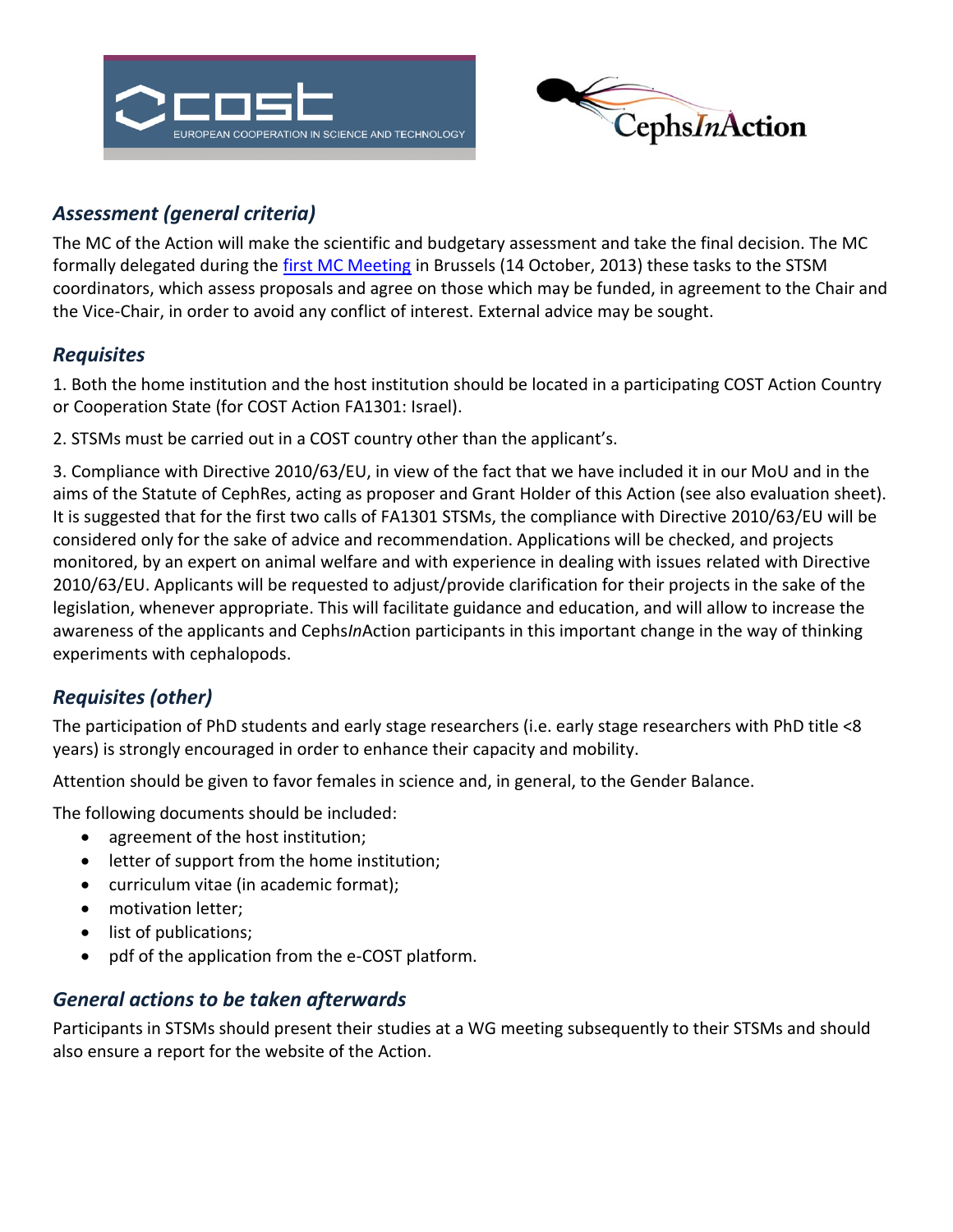



### *Evaluation*

An evaluation score will be given considering the **proposal clarity**, **relevance for the Action**, **feasibility**, **planning** and expected **outputs.**

Scoring should be attributed from 1 to 6.

#### **Scoring**

**1 - Very poor**: proposal illogical and not understandable. Not clearly linked to any WG.

**2 - Poor**: proposal with limited understanding, planning and no clear objectives. Weakly linked to at least one WG.

**3 - Fair**: proposal with some understanding, planning and objectives. Moderate links to at least one WG.

- **4 - Good**: good proposal but needs input to develop feasible STSM. Well linked to at least one WG.
- **5 - Very Good**: very good proposal. Well linked to at least one WG.

**6 - Excellent**: proposal well designed in terms of planning, feasibility and projected outputs. Strongly linked to at least one WG.

To each one of the considered topics (i.e.: proposal clarity, feasibility, planning and expected outputs) a score has to be attributed (from 1 to 6 as above).

Each member of the FA1301 STSM Evaluation Committee (COST Action Chair, STSM leader, STSM vice-leader) will score each proposal independently. The Chair will collate the outcome of the independent evaluation, and communicate the final scoring after verifying the fulfillment of requisites and possible deviation from the expected budget of each proposal to the Grant Holder.

The proposals will be ranked and those with the highest scores will be financed, subject to the duration of the STSM applications and the available budget. The results will be published in the COST Action website.